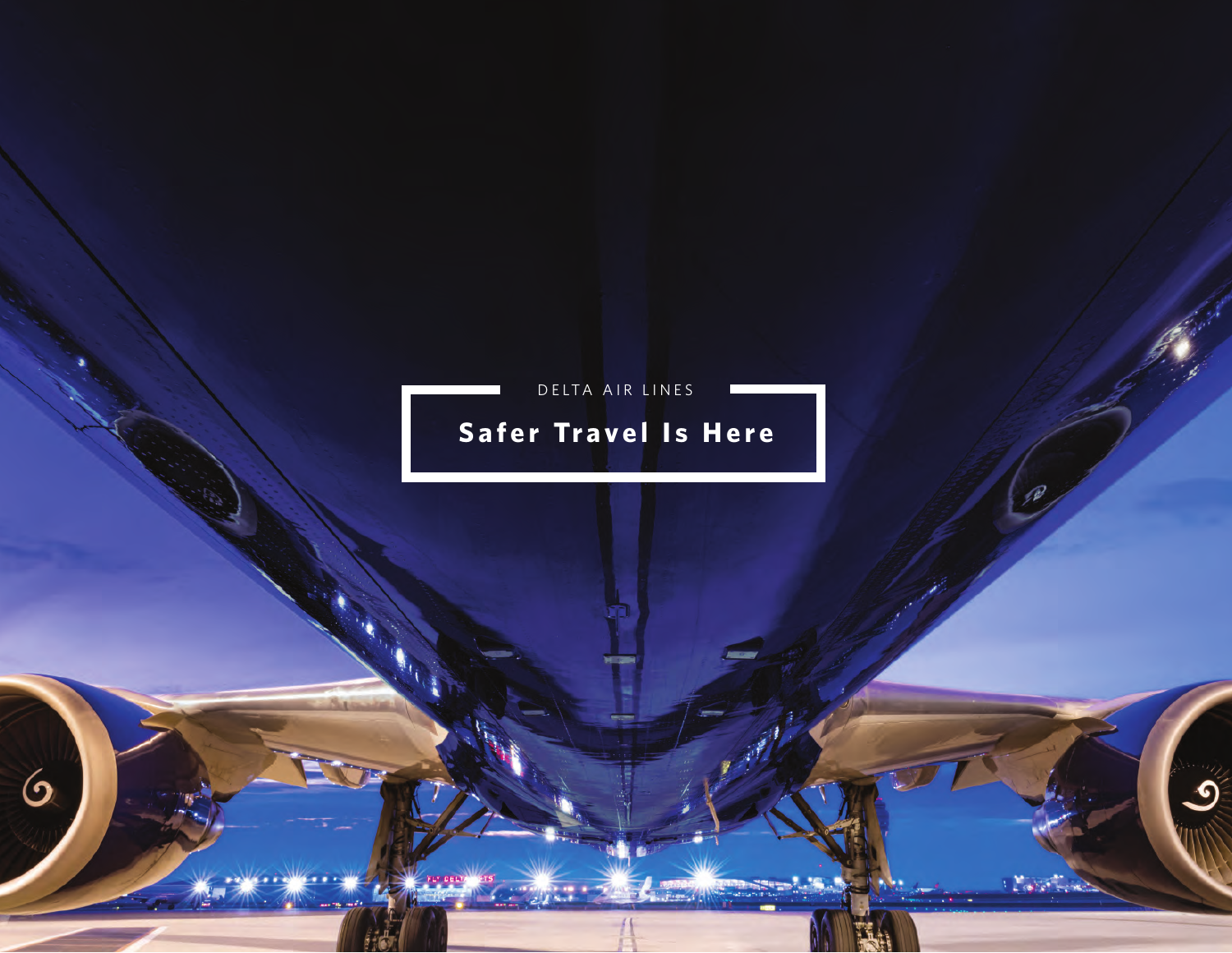# Setting the Standard for Safer Travel

At every step of your travel journey, you can be sure that we've raised the standard by putting measures in place that are in accordance with the CDC and WHO to help keep you safe and give you more peace of mind. So when you're ready to fly, know that we're ready to take care of you.

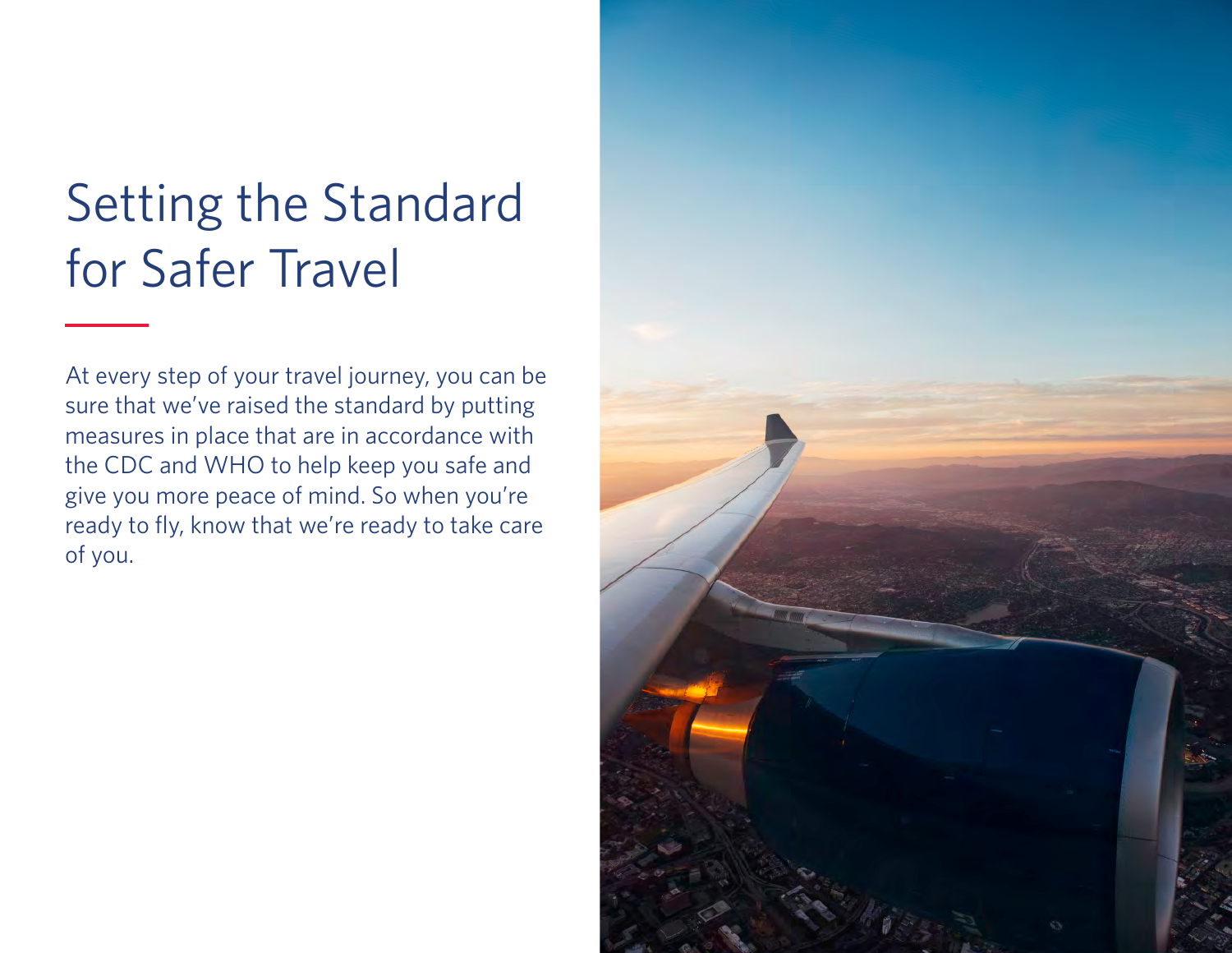#### Pre-Arrival

To ensure you have the latest updates on the actions we've implemented to keep you safe and the ways you can stay healthy while flying, we'll send you pre-trip notifications, so you can arrive at the airport prepared.



- 1. **"Know Before You Go" and travel restriction reminders** are included in the notifications section of the Fly Delta app for all customers with upcoming travel. **1**
- **Pre-flight emails** with trip details, updates to our customer experience and tips for healthy travel are sent to all customers prior to departure. **2**
- We ask that you **please bring a mask or face covering and pack your own food** items, especially on longer flights, since many airport offerings are limited during this time. **3**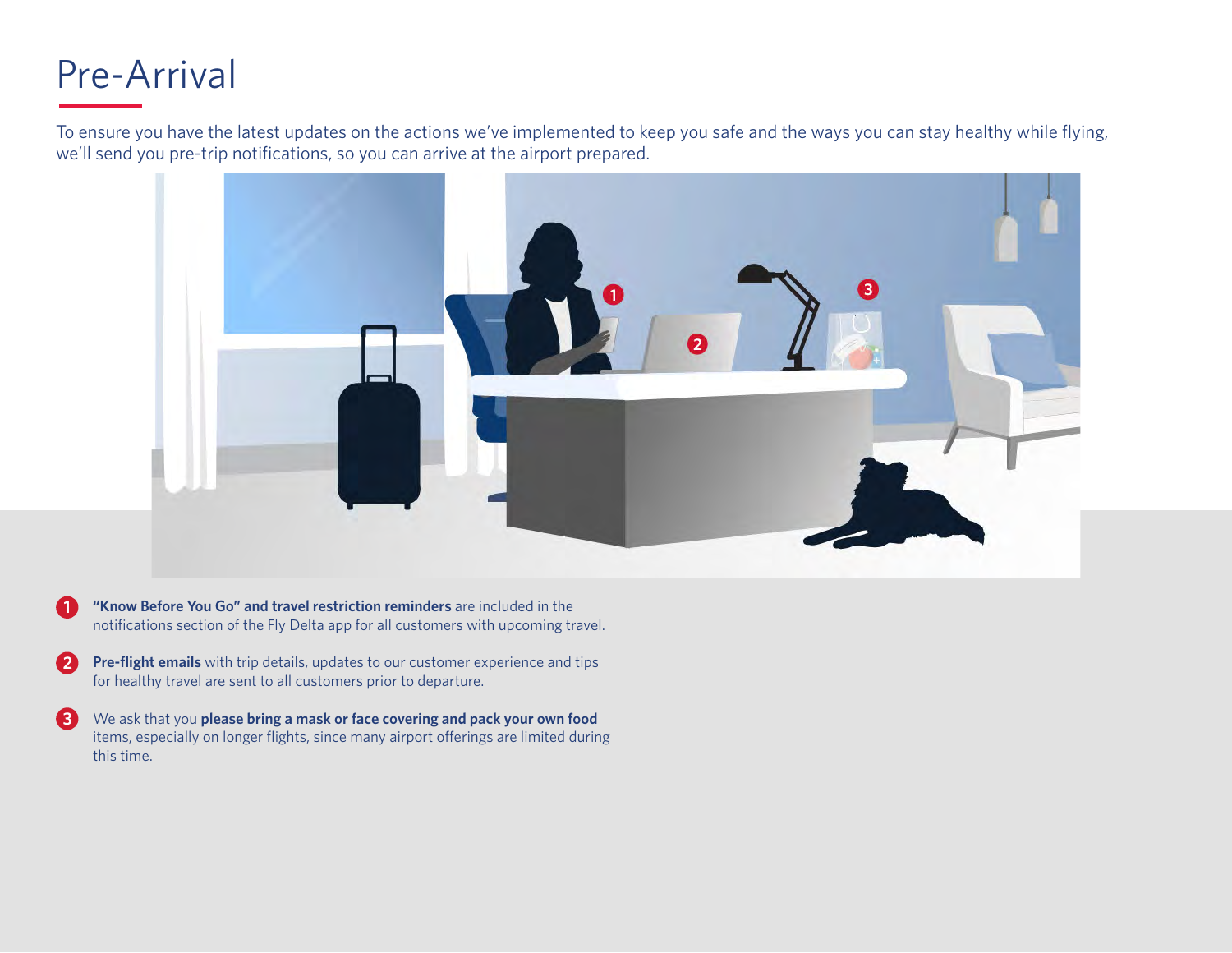# Check-in & Bag Drop

Providing a safer experience starts when you step in the airport. Explore the ways we're providing a safer flight experience starting at check-in.



- 1. **All customers must wear a mask** or face covering, and extra masks and **wellness kits will be available** at check-in if you need one. **1**
- 2. **Kiosks are being wiped down** and sanitized frequently throughout the day. For a touchless check-in experience, download the Fly Delta app. **2**
- Hand sanitizer dispensers have been added near high-traffic and high-touch locations throughout the airport. **3**
- **Employees will be on hand** to help guide you through new safety procedures and answer any questions you have. **4**
- All of our employees wear masks or face coverings. **5**
- **Check-in counters are being wiped down** and sanitized frequently throughout the day. **6**
- 7. **Plexiglass shields** are being added at all Delta counters that are staffed with an agent throughout the airport and will be in place systemwide by the end of May. **7**
- 8. **Baggage stations,** where checked bags are located before they are loaded on the aircraft, **are being wiped down and sanitized** throughout the day. **8**
- Floor decals are being added to provide guidance for maintaining a safe distance while in line. **9**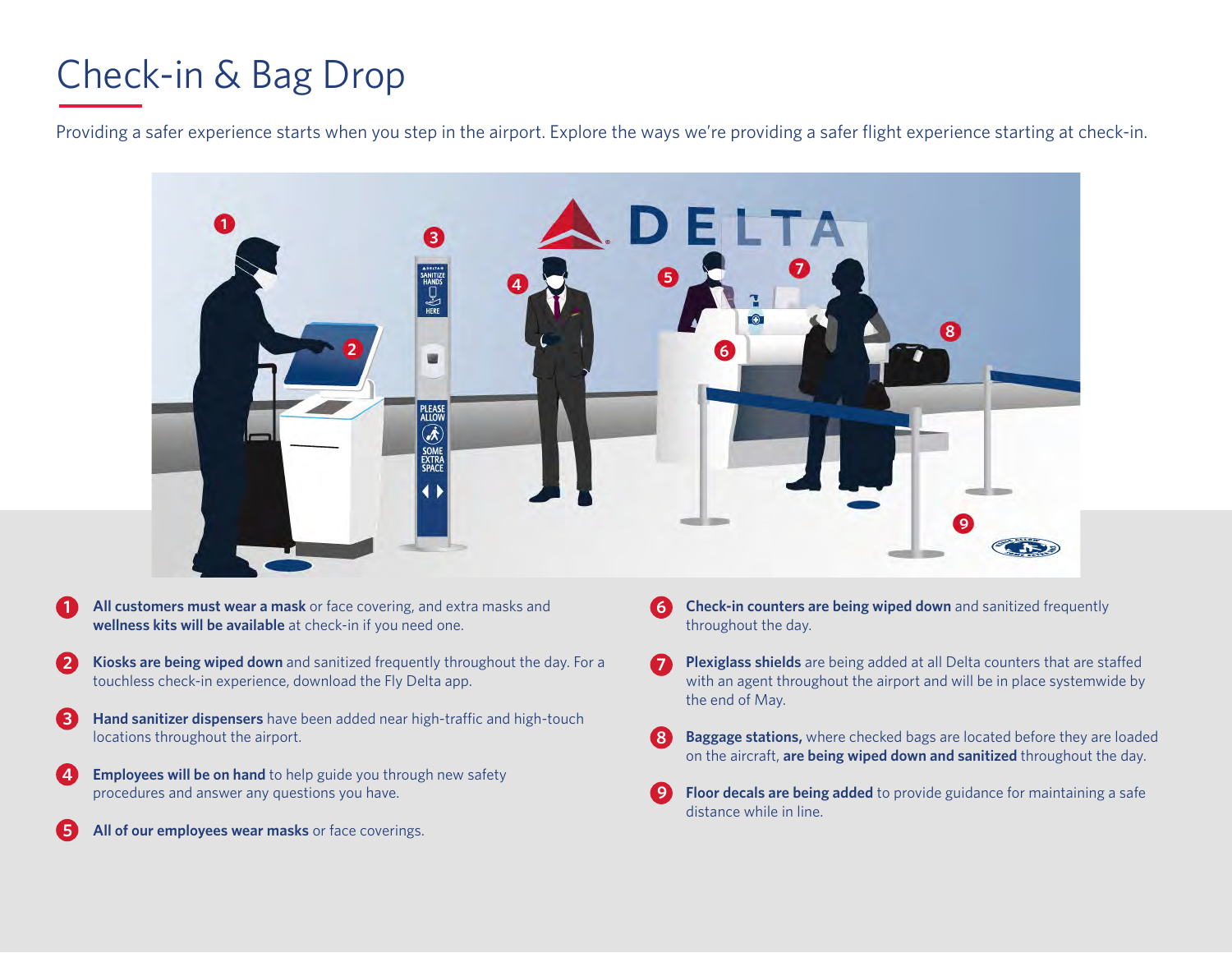# Security Checkpoint

To continue to provide a safe experience through security, multiple efforts have been implemented at TSA checkpoints.



- **Bins are being wiped down** and sanitized frequently throughout the day. **1**
- 2. Customers and **TSA employees are required to wear masks** or face coverings at TSA checkpoints. **2**
- 3. To promote a safe distance, **alternating lanes are being used** when available. **3**
- **Hand sanitizer stations** have been placed near exits. **4**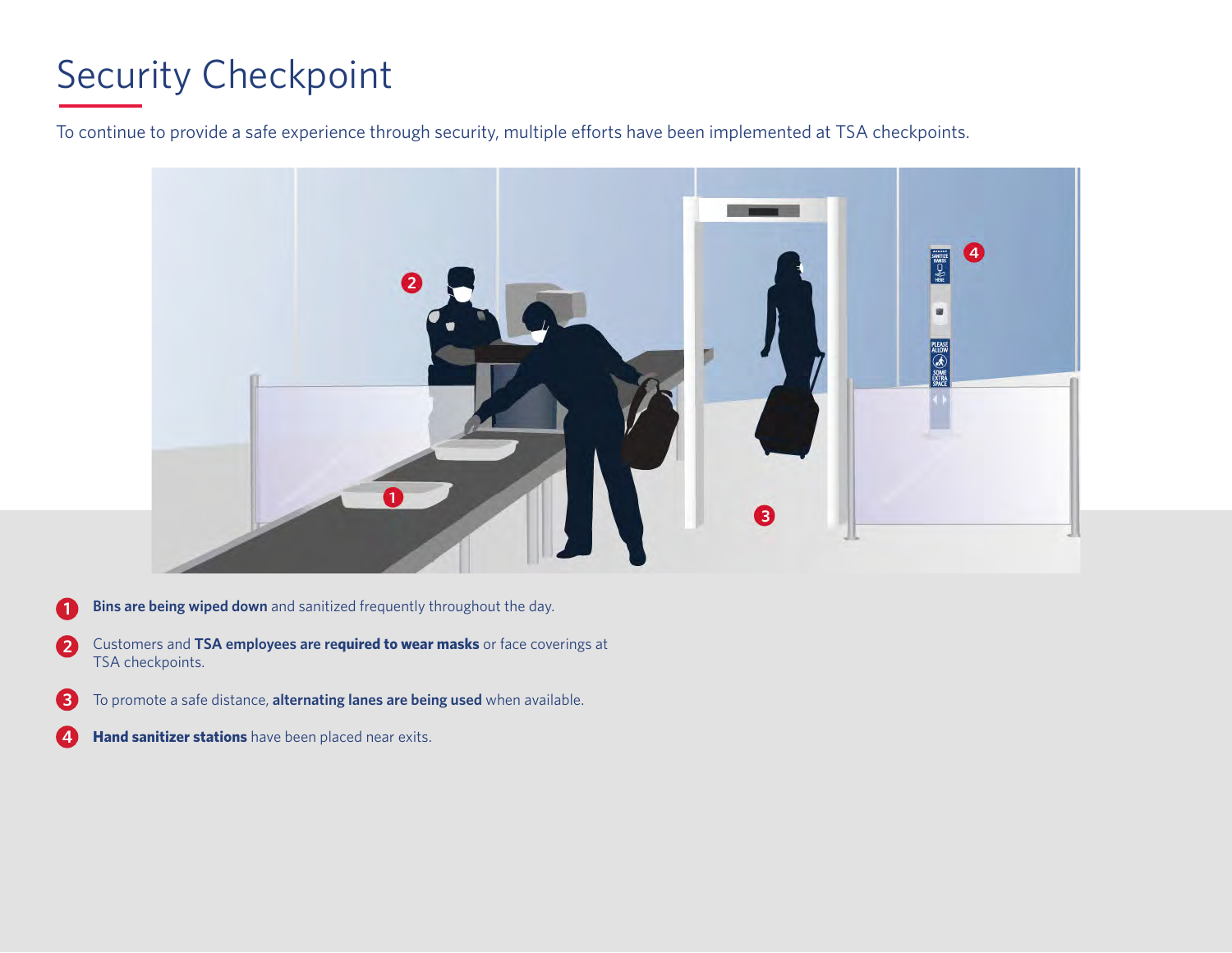# At the Gate & Boarding

Clean surfaces and safe distancing are our key priorities at the gate and during boarding. To give you more more space, clean surfaces and reduce contact with other customers, we've updated our procedures to deliver on that commitment.



- 1. **Electrostatic spraying** with high-grade disinfectant is **used to sanitize our gate areas and jet bridges** overnight; the sprayers disperse the disinfectant in a fine mist which clings to surfaces throughout the entire area. **1**
- 2. **All customers must wear a mask** or face covering, and extra masks and **wellness kits will be available** at the gate if you need one. **2**
- 3. Cleaning supplies have been added at the counter for **agents to spot clean** as they see fit. **3**
- **Plexiglass shields** are being added at all Delta counters throughout the airport and will be in place systemwide by the end of May. **4**
- **Gate counters are being wiped down** frequently throughout the day. **5**
- All of our employees wear masks or face coverings. **6**
- **The Fly Delta app** can be used to scan your boarding pass for touchless boarding. App users will also be sent a notification that their aircraft has been sanitized and inspected before boarding. **7**
- 8. To **minimize your contact with other customers, boarding will occur from back to front,** with those customers seated at the back of the aircraft boarding first, and **boarding has been limited to 10 customers at a time. 8**
- **Jet bridges are being wiped down** and sanitized frequently throughout the day. **9**
- 10. **Decals are being added** in jet bridges at all Delta-owned gates by June to promote safe distancing. **10**
- **Hand sanitizer dispensers** have been added near high-traffic and high-touch locations. **11**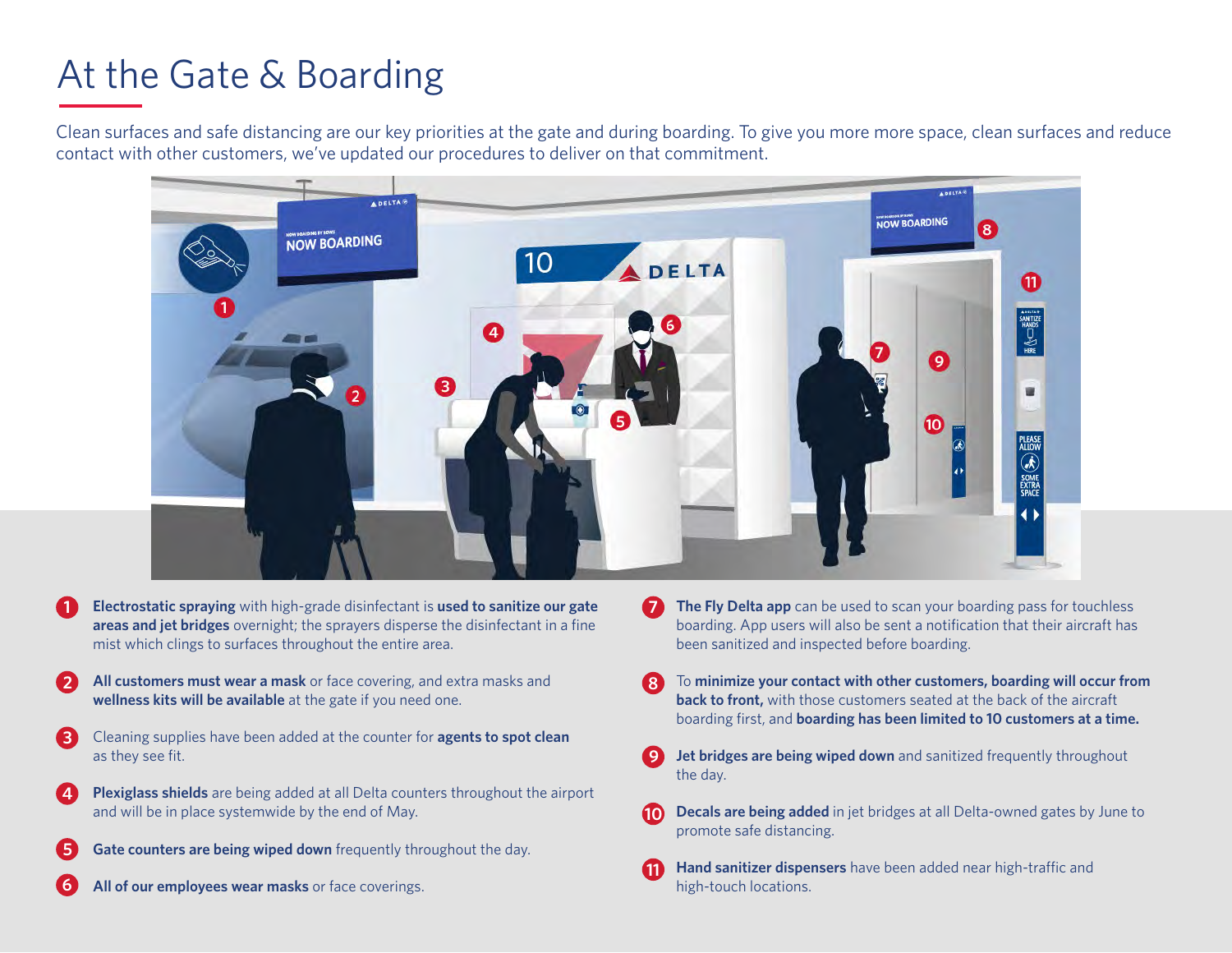# On the Plane

**1**

For your protection, we've raised the standard for cleanliness, created more space for you on board, and modified our service to reduce physical touchpoints.



- an aircraft doesn't pass our spot check before you board, our teams can hold the flight and call back the cleaning crew.
- 2. **Electrostatic spraying** with high-grade disinfectant is **used to sanitize all of our aircraft** before every flight; the sprayers disperse the disinfectant in a fine mist throughout the entire cabin. **2**
- **Lavatories are cleaned** during flight and extensively cleaned and sanitized after every flight. **3**
- 4. All **overhead bin handles are sanitized** before every flight. **4**
- 5. All of our **aircraft are ventilated with fresh, outside air**, or air that is recirculated through high-grade **HEPA filters**, which extract more than 99.99% of particles, including viruses. **5**
- 6. To give you more space, **select seats have been temporarily blocked across all cabins on all aircraft**, and the total number of customers per flight has been reduced.
- 7. All **blankets and bedding are laundered** after every flight and all Main Cabin pillows are disposed of after every use. **7**
- 8. **Customers must wear masks or face coverings** throughout the entire duration of the flight, except during meal service. **8**
- 9. All **armrests are thoroughly wiped down and sanitized** before every flight. **9**
- All of our employees wear masks or face coverings. **10**
- 11. To allow for **greater space when deplaning**, flight attendants will cue you when to exit. **11**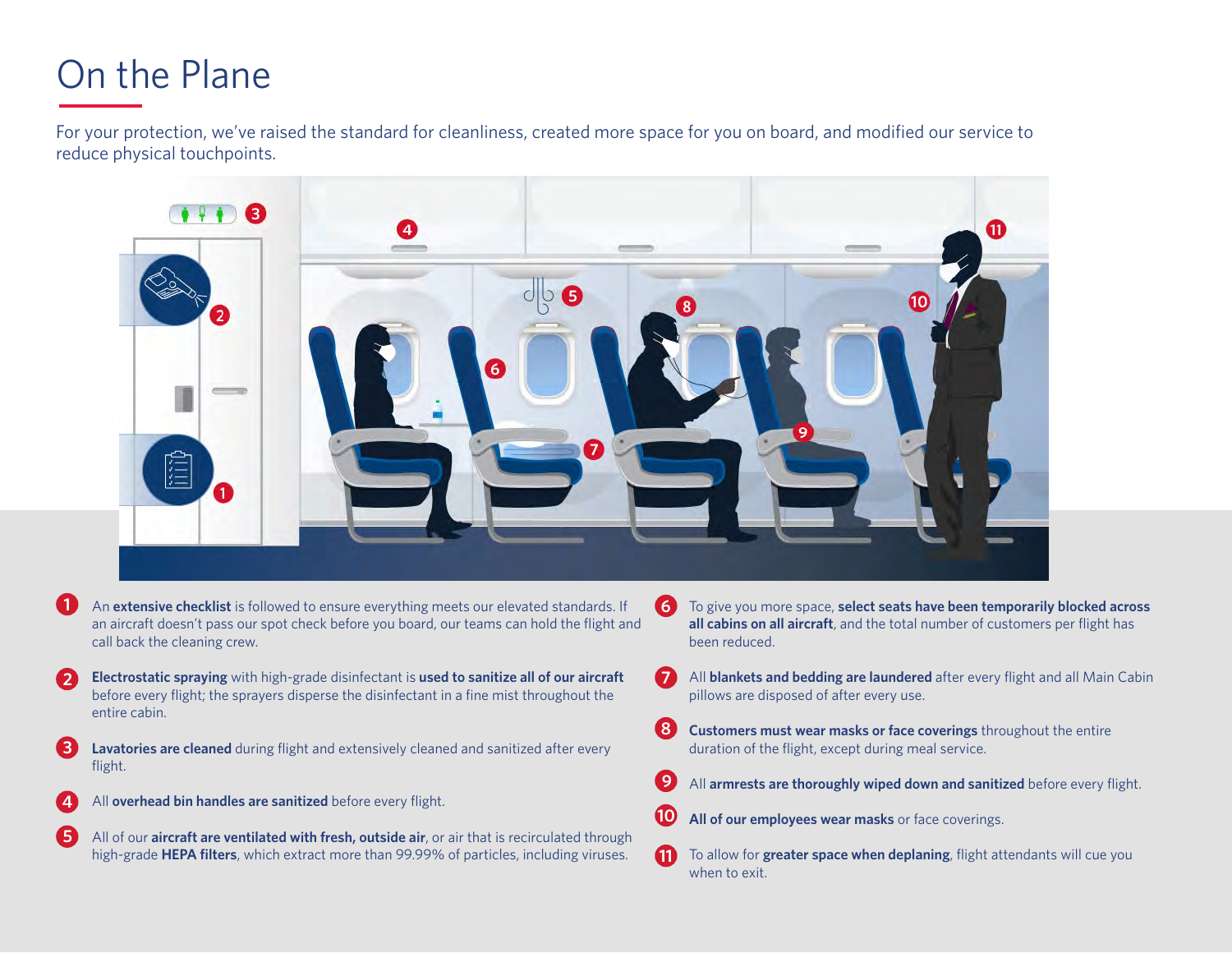# Details in Your Space

Your seat and space are most important, so we've implemented policies to keep it clean and safe, so you can fly with peace of mind knowing we've got you covered.



- 1. Complimentary **wellness kits** with a face mask and sanitizing wipe will be available upon request. Amenity kits will also be available on all long-haul international flights. **1**
- All **tray tables are thoroughly wiped down and sanitized** before every flight. **2**
- **Sanitizing wipes and gel packs are available** on board for your use, and our crews are supplied with wipes to keep galleys, equipment, lavatories, and the flight deck clean. **3**
- 4. **Seatback screens** and all surrounding surfaces are **thoroughly wiped down and sanitized** before every flight. **4**
- 5. **All non-essential items**, such as *Sky* magazine and glassware, have been removed. **5**
- 6. To **reduce service touchpoints**, food and beverage offerings have been pared down, but you are still welcome to bring TSA-compliant food on board. **6**
- **Snack bags**, including a beverage, snack and sanitizing wipe or gel, are being handed out on select flights at boarding to reduce onboard service touchpoints. **7**